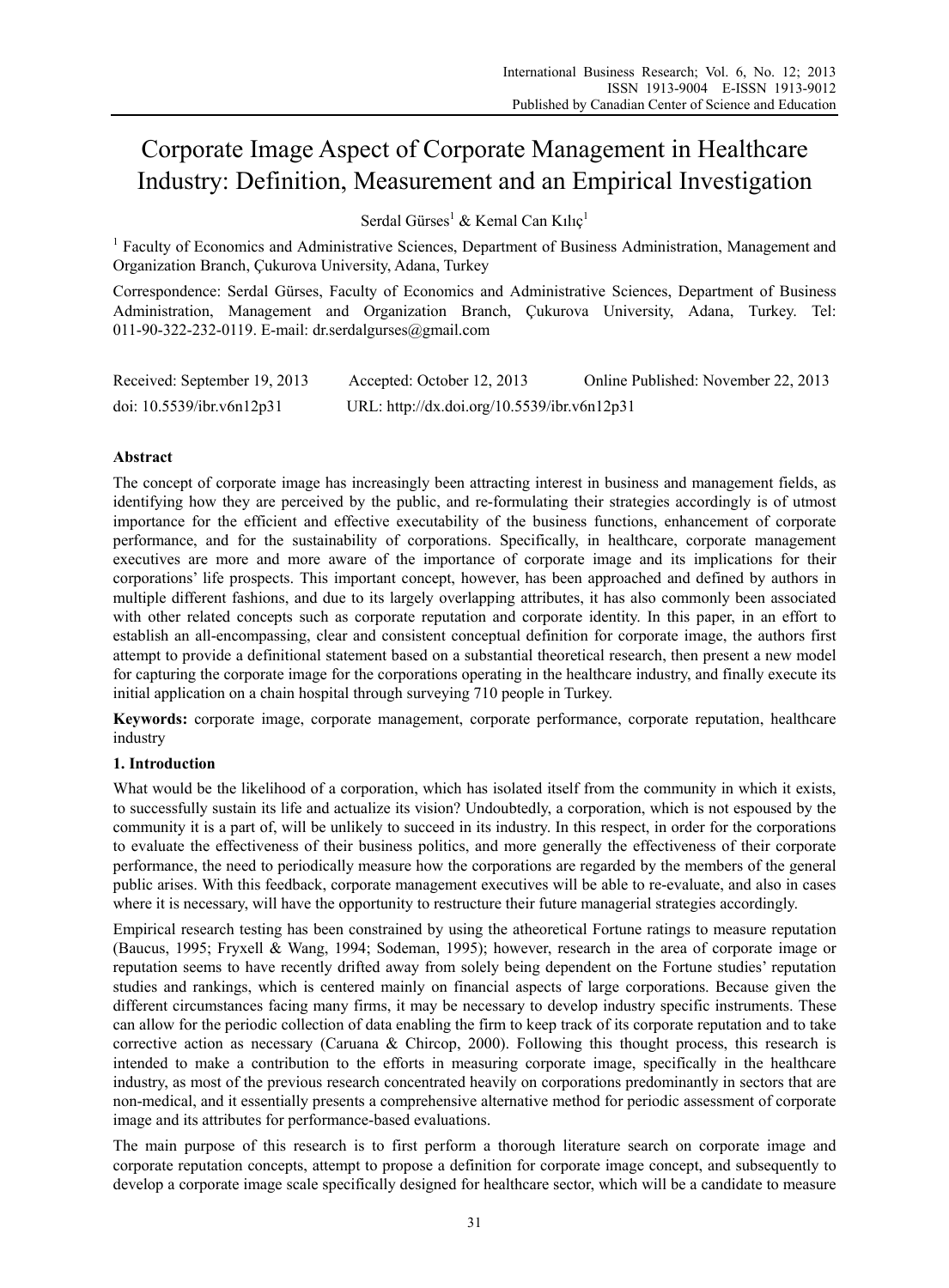the public's perception regarding corporate image with a marginal error rate for future research, and finally to execute its initial application on Adana branch of a private chain hospital in Turkey. With this purpose, the analytic tool proposed and field-tested by the authors provides a different point of view in terms of measuring the overall and attribute-based corporate image of companies operating in healthcare sector. It also provides insight into the strong and weak areas of the companies' certain attributes, which essentially cumulatively form the companies' overall corporate image as viewed from the perspective of the general public.

# *1.1 Conceptual Framework*

In most of the corporate image and reputation literature, the two terms are often used interchangeably (Barnett  $\&$ Pollock, 2012; Chun, 2005; Whetten & Mackey, 2002), however, authors are recently more inclined to distinguish the two terms in terms of their meanings (cf. Barnett, Jermier & Lafferty, 2006). Thus, before proceeding to the corporate image concept and definition, we would first like to enunciate our stance in terms of whether or not corporate reputation should subsume corporate image (Fombrun & van Riel, 1997), or the opposite (Rindell, Edvardsson & Strandvik, 2010; Wei, 2002), without going too much into the definitional or lexicological debate regarding this topic, as taking on that approach would move us far beyond the purposes of our research. Our perspective is that corporate image and corporate reputation are conceptually intertwined, dynamically and bilaterally related (Gotsi & Wilson, 2001) and inseparable (Balmer & Gray, 2000) in that we follow Burke, Martin and Cooper (2011), Wartick (2002) and Williams & Barrett (2000) that these terms can be used interchangeably. Thus, in our opinion, neither corporate image nor corporate reputation subsumes one another, as they have many exhaustive common characteristics and overlapping features that make them almost identical; therefore, in this paper both terms will be referring to the same concept and are used synonymously, and that the use of the term corporate image over corporate reputation in this paper is simply the authors' preference.

In literature, the mostly utilized corporate reputation scale by scholars is the 'Fortune's AMAC (America's Most Admired Companies) Scale, which is used in the research Fortune magazine conducts on an annual basis. Though severely criticized by some authors for focusing mainly on financial characteristics of corporations (see for instance, Dhir & Vinen, 2005; Fombrun & Shanley, 1990; Fryxell & Wang, 1994), the Fortune AMAC scale has essentially formed the basis for many of the corporate image scales used in literature; however, other more comprehensive scales have been developed and utilized in literature to date.

| Reference                           | <b>Public</b>                                                                             | <b>Items</b>             | <b>Dimensions</b>                                                                                                                                                                                                                                                                                 |
|-------------------------------------|-------------------------------------------------------------------------------------------|--------------------------|---------------------------------------------------------------------------------------------------------------------------------------------------------------------------------------------------------------------------------------------------------------------------------------------------|
| <b>Corporate Reputation</b>         |                                                                                           |                          |                                                                                                                                                                                                                                                                                                   |
| Fortune                             | Senior Executives, directors and<br>financial analysts<br>of<br>main<br>industries in USA | 8                        | Eight dimensions: quality of management; quality of products<br>or services; innovativeness; long-term investment value;<br>financial soundness; ability to attract, develop and keep<br>talented people; responsibility to the community and the<br>environment and wise use of corporate assets |
| Fombrun<br>Shanley<br>and<br>(1990) |                                                                                           |                          | Chronbach's Alpha of 0.97 with a single factor resulting from<br>factor analysis of Fortune data between 1982 to 1986                                                                                                                                                                             |
| Fryxell and Wang (1994)             |                                                                                           | $\overline{\phantom{a}}$ | CFA indicates only a single performance factor plus<br>community and environment responsibility                                                                                                                                                                                                   |
| Brown (1995)                        | Industrial buyers                                                                         | 6                        | Chronbach's Alpha of 0.92 and support for convergent and<br>discriminant validity from CFA                                                                                                                                                                                                        |
| Yoon et al. (1993)                  | Corporate customers of service<br>firms                                                   | 10                       | Factor analysis of the results from the 11 companies leans<br>towards a unidimensional construct                                                                                                                                                                                                  |
| <b>Corporate Image</b>              |                                                                                           |                          |                                                                                                                                                                                                                                                                                                   |
| LeBlanc<br>and<br>Nguyen<br>(1995)  | Customers of service firms                                                                | 36                       | Corporate image—6 factors: reputation of<br>directors; service offering; contract personnel;<br>corporate identity; access to service and physical environment                                                                                                                                    |

Table 1. Summary of corporate image and reputation (and related) measures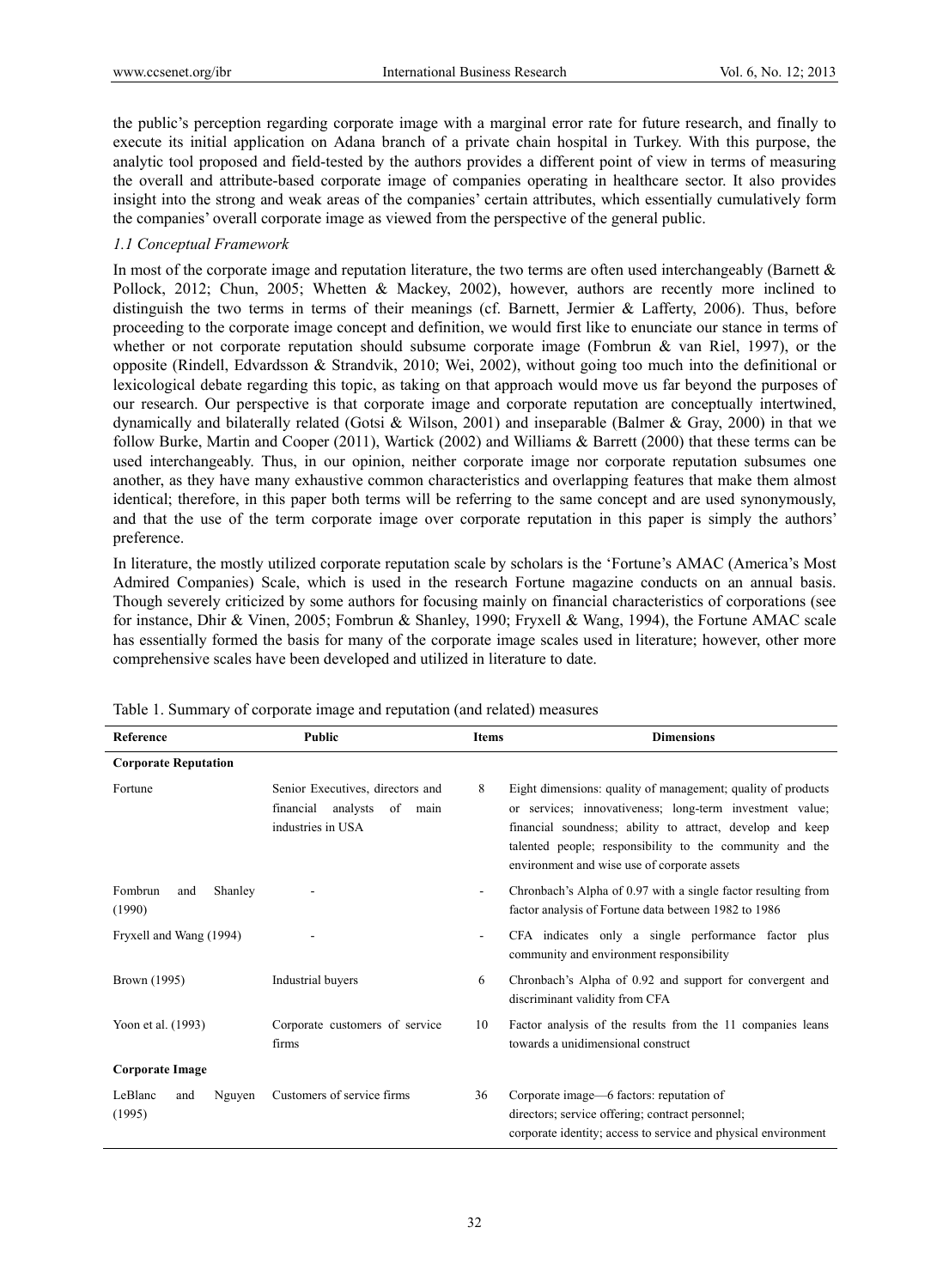| Andreassen<br>(1997)<br><b>Store Image</b> |     | and Lanseng | Customers of service firms      | 8                            | Items assess how modem a company is; its society; the width<br>of its portfolio; the level of customer orientation;<br>trustworthiness; impressions from advertising and impressions<br>from the media. A unidimensional construct with Cronbach<br>alpha of 0.90 is indicated |
|--------------------------------------------|-----|-------------|---------------------------------|------------------------------|--------------------------------------------------------------------------------------------------------------------------------------------------------------------------------------------------------------------------------------------------------------------------------|
| Mazursky<br>(1986)                         | and | Jacoby      | Final customers of stores       | $\qquad \qquad \blacksquare$ | Identifies 8 facets: merchandise, quality, merchandise of<br>assortment, locational convenience, merchandise<br>stores<br>pricing, service, service in general, store atmosphere and<br>pleasantness of shopping                                                               |
| <b>Brand Image</b>                         |     |             |                                 |                              |                                                                                                                                                                                                                                                                                |
| Aaker (1991)                               |     |             | Customers of an automative firm | 20                           | Suggests the need to identify attributes with every application.<br>Provides an example from the automotive industry                                                                                                                                                           |

Source: Caruana and Chircop (2000).

It is widely accepted within the literature that evaluating corporate image based on stakeholders, Chief Executive Officers, executives, and financial managers' point of view is adequate to rank the companies in a certain industry in terms of their (financial) performances. Corporate reputation studies in Turkey have followed the same pattern, that is, a prestigious business magazine called "Capital" has been evaluating, tracking and publishing the corporate reputation of Turkish corporations since 2000, in a similar fashion Fortune does it, in the form of 'the most admired companies list'. Although most of the corporate image or reputation researches center around the relationship between corporate financial performance and corporate image as it is perceived by the top managers or executives, we believe that in order to see the big and the true picture about corporate image and/or performances, the end-users', in other words the customers', point of view should rather be evaluated extensively. Because the truth is this: if the customers become alienated from a corporation for one reason or another, the executives' or top managers' point of view becomes a null point at that time and an inevitable downward spiral sets off for that corporation. Therefore, in our research of trying to measure corporate image, we touched the heart of the issue, that is, we gathered the most valuable data which is the perception of the (potential) everyday customers of the subject healthcare facility.

#### *1.2 Corporate Image: Concept and Definition*

Image, in terms of corporations, refers to how stakeholders perceive and interpret the ways in which an organization manifests itself (Melewar, 2003; Hatch & Schultz, 1997), in other words, how others see organizations (Chun, 2005) or what comes to mind when one hears or sees the logo of a corporation (Gray & Balmer, 1998) and make sense of the activities they perform. Balmer and Gray (2000) similarly emphasize the external aspects of corporate image and state that "corporate image is the immediate mental picture that individuals or individual stakeholder groups have of an organization (p. 260), and in the same vein, Bromley (1993) proposes that image is the summary of the impressions or perceptions held by external stakeholders. When carefully reviewing these definitions, one can easily notice that in these definitions, only the perception of the recipient of the image is considered; however, in contrast, Whetten and Mackey (2002) emphasize the image maker's role in terms of how these perceptions are created or manipulated and state that image is the way organization consistently reflects itself in terms of how they would like to be visualized and defined corporate image as "what organizational agents want their external stakeholders to understand is most central, enduring, and distinctive about their organization", and in the same vein, Whetten, Lewis and Mischel (1992) later defined image as the way organizational elites would like outsiders to see the organization. Alvesson and Berg (1992) added that companies build a corporate image in order to increase the organization's attractiveness to customers. These definitions and explanations emphasize the sensory, perception and judgmental aspects of the image, but in here the image is induced by the corporation and thus is formed through various corporate behaviors, which was defined as "fabrication of public impressions" by Bernstein (1984), in order to mold public opinion or judgment in favor of the corporation. Dutton and Dukerich (1991) bring a different perspective by arguing that there are two key organizational images: the first image is what the member believes is distinctive, central, and enduring about the organization, which is defined as perceived organizational identity (in other words, 'in my opinion, my corporation possesses these distinct characteristics'). The second image is what a member believes outsiders think about the organization (also clearly emphasized in Chun, 2005), which is called the construed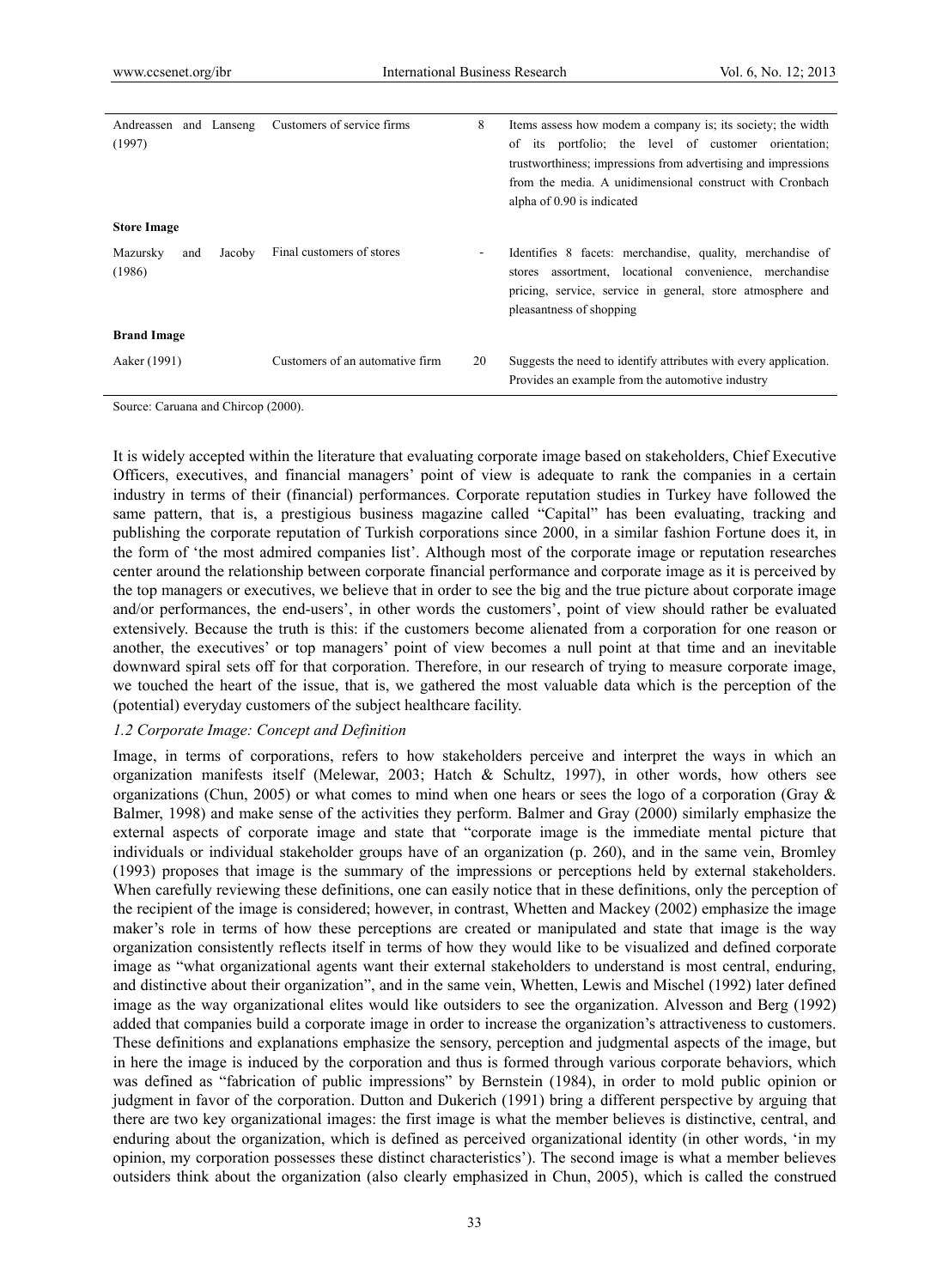external image (see also Dutton, Dukerich & Harquail, 1994) (in other words, 'in my opinion, my corporation is probably perceived this way'). Berg (1985) fills the gap by stating that the corporate image is "the holistic and vivid impression of a company, held in common by a group and expressing and orienting their basic feelings and attitudes towards the company, which is further supported by the statement that image is what customers believe or feel about the company from their experiences and observation (Bernstein, 1984). Berg (1985) and Bernstein (1984) take into consideration the external audiences' view in terms of how they associate themselves with the corporations.

Based on our literature review, we can conclude by stating that there are five principal aspects of corporate image: (a) perceived identity; in other words, what members think about how their organizations are distinctly characterized (Dutton & Dukerich, 1991); (b) construed image; what members think outsiders think about their organization (Dutton et al., 1994; Dutton & Dukerich, 1991), (c) projected image; what members present or project about their organization to influence how others think about the organization (Alvesson & Berg, 1992; Bernstein, 1984; Whetten et al., 1992, Whetten & Mackey, 2002), (d) perceived image; what outsiders think about an organization (Berg, 1985; Bromley, 1993; Chun, 2005; Gray & Balmer, 1998), and finally (e) espoused image; how members of the public associate themselves with the image of the organization (Berg, 1985; Bernstein, 1984). In summary, corporate image is the mental map that constituencies have about the organization (Belasen, 2008). In line with the aforementioned sensory, perception, and judgmental aspects of corporate image and also in light of the definitions and explanations thus far, our own definition of the corporate image is, 'the composition of all the information people obtain and subconsciously reserve about an organization during a specific timeframe, which cumulatively culminates in an evaluative perceptional favorable or unfavorable judgment, using all the communication resources available to them'.

# *1.3 Why Corporate Image is Important Specifically in Healthcare Industry*

In industries where competition is tough, periodic evaluation of general performances and success ratios of corporations against their rivals has been increasingly receiving attention in the current era of ever-growing regional and global competition. However, the need to evaluate general performances and success ratios of corporations, to which the degree of importance ascribed will vary when evaluated sectorally, and when considered based on the industry the corporation is in, is of great importance specifically for the corporations operating in the service sector. As stated by Fombrun (1996) "questions of reputation are of particular concern to knowledge-based institutions like consulting firms, law firms, investment banks, hospitals, and universities; their most valuable assets—the services they provide—are largely intangible. Economists call the services of these groups 'credence goods'-goods that are bought on faith, that is to say, on reputation". Weigelt and Camerer (1988) further added that "reputation play a strategically important role in service markets because, like experience goods, the pre-purchase evaluation of service quality is vague and partial (e.g., law, medicine, accounting, investment services). The professional service firms constitute the intellectual industry (Scott, 1998) whose primary assets are their professional workforce, outputs of whom are intangible and highly complex, the fact of which makes them distinct ... this distinctiveness makes the clients dependent on them, the case of which elevates organizational reputation important; hence, in order to succeed, service firms must generate superior reputation (Greenwood, Li, Prakash & Deephouse, 2005).

But how do the corporations create a favorable image or reputation on the public, so that they secure a firm position in their industry and their products and services are preferred more than the others in the same sector? Specifically, in the healthcare industry, which operates in the service industry, the quality and reliability of healthcare services rendered become integrated with the name of the corporation. What we mean here is that the projection of the image of the corporation on the public for service firms and, for instance, for production firms will differ in many ways, as professional service firms are substantially different from … traditional manufacturing firms (Lowendahl, 2000); hence applying theories from other forms of organizations (e.g., manufacturing) is not only inapplicable … but may be dangerously wrong (Maister, 1993). The fact that the services rendered in healthcare sector are intangible—and thus encoded with complex knowledge (Greenwood et al., 2005)—in nature essentially integrates the name of the corporation with the services it provides. In this respect, the positive perception of corporate name by the public has a great importance in terms of generating a favorable corporate image. Consequently, in our opinion, the corporations operating in the healthcare sector which provide quality and reliable services will gain a favorable corporate name, which in turn will have a big effect in establishing a positive corporate image on the members of the public, the state of which will culminate in overall corporate success.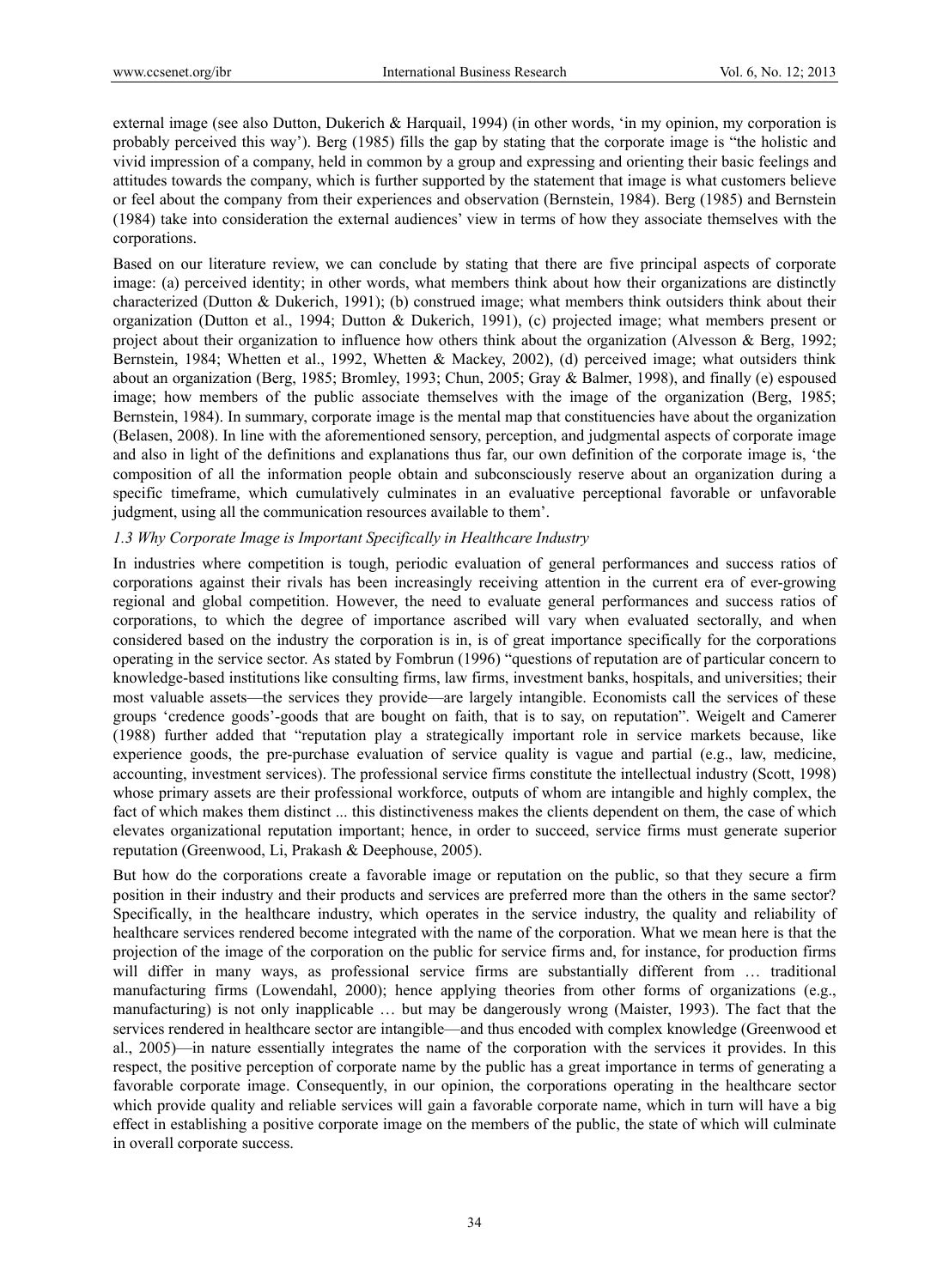### **2. Method**

#### *2.1 Stages of Research*

It is commonly agreed upon by scholars that there is a need for scale development to be preceded by, and rooted in, a sound conceptual specification of the construct being scaled (Churchill, 1979; Peter, 1981). Thus, before attempting to study or contribute to a specific area of research, a sound theoretical structural frame needs establishment. This theoretical blueprint typically encompasses phases usually initiating at theoretical background and culminating in the results of the study where interpretations of what the entire study set out to accomplish is housed.

> Literature Search ┸ Evaluation of Existing Scales Development of a Healthcare Sector-Specific Corporate Image Scale Application of the Scale ᆂ Reliability and Validity Testing п. Results н. Discussion Figure 1. Phases of the research

With this in mind, in order to successfully carry out our research, we first conducted a literature review on the corporate image, corporate reputation and related concepts. To gain an understanding of the developments occurring in the area of subject, and to form a good knowledge base, we then proceeded to review articles specifically attempting to measure corporate image and corporate reputation constructs. After gaining insight into the area of research, in collaboration with the healthcare industry specialist and the scholars whose area of interests include corporate image and corporate reputation, the authors attempted to establish a new corporate image scale designed specifically for healthcare industry. Following this stage, in order to assess the reliability and validity of the scale developed, the authors conducted a pilot survey study consisting of 50 respondents, followed by the main survey study consisting of 710 respondents. The results of both the pilot and the main survey studies revealed satisfactory reliability and validity of the scale; however, the factor analysis of only the main survey study was reported in this research due to sample size limitations of the pilot survey study. Having confirmed the reliability and validity of the scale during the pilot survey study, the authors moved to the accomplishment of the main field study, followed by the data analysis of the results. Finally, in the last phase, the discussion, the authors stated their inferences and interpretations regarding what they set out to accomplish. Overall, the authors completed the entire research, which consisted of 7 intensive phases, in a total of 12 months.

## *2.2 Research Area and Subject Healthcare Facility Characteristics*

We conducted this research on a private healthcare facility which is situated in the city of Adana, Turkey. Adana is located in south of Turkey, which has a population of 2,108,805 according to the Turkish Statistical Institute, and is ranked as the fifth largest city in Turkey based on the population figures. The healthcare facility, the subject of this research, is a Joint Commission International-accredited leading healthcare services provider and a chain hospital in Turkey with a total employee population of approximately 30,000.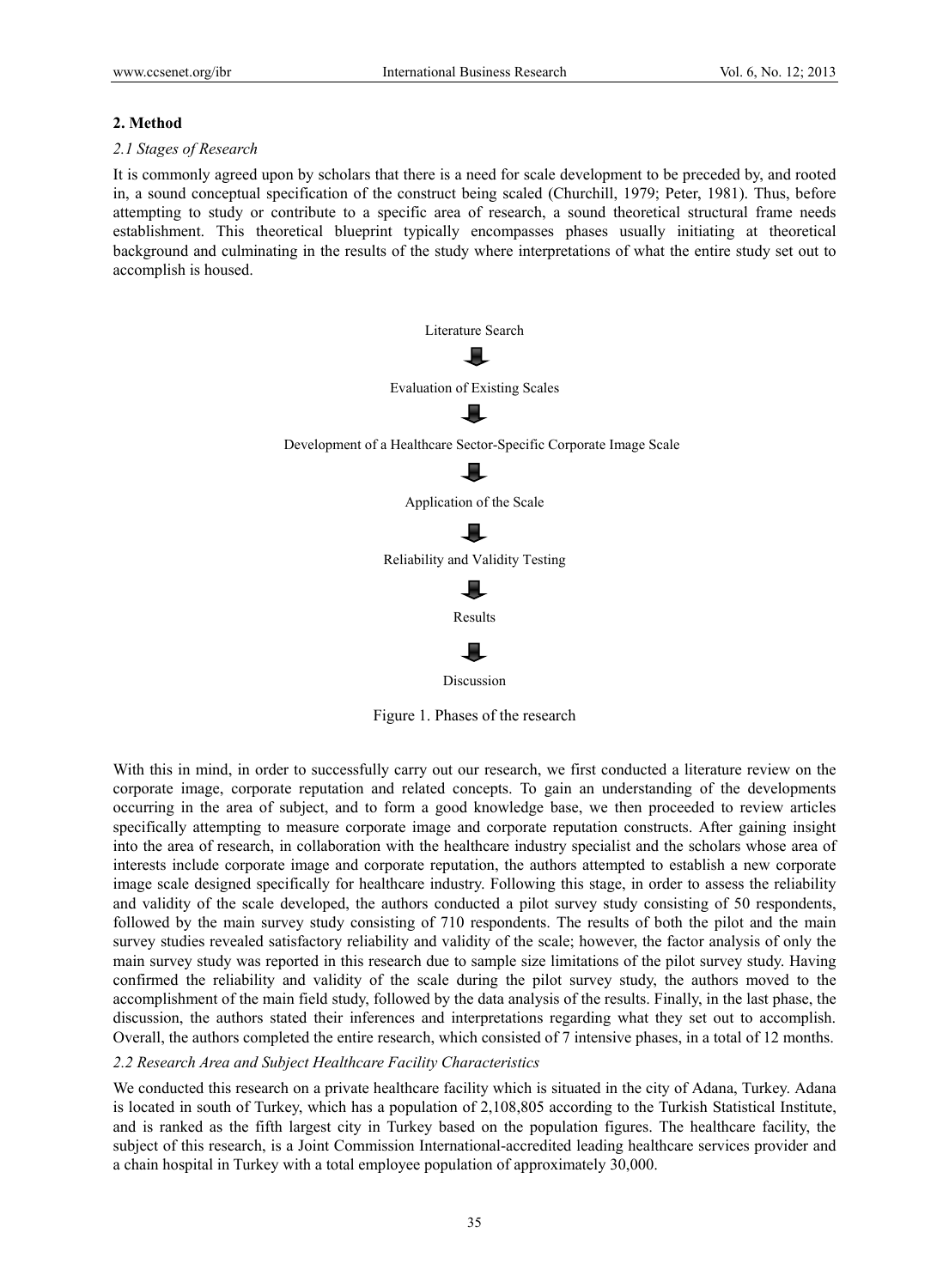# *2.3 Instrument Development and Application Methods*

The corporate reputation scale used by Fortune magazine, which mainly rates high-scale companies on eight attributes of reputation (Dhir & Vinen, 2005), is devised more towards measuring companies' reputations, perceived within their sector by executives, from a macro perspective. However, as Fombrun and Shanley (1990) pointed out, a theoretical articulation of reputation as a construct should anticipate the multiple economic and non-economic criteria different constituents are likely to apply in assessing firms. From this point of view, the reputation scale Fortune uses is very important and beneficial, but use of this scale, as it is, is not optimal for all of the industries. Hence there exists a need for development of industry or sector—based scales towards measuring the image or reputation of the corporations, the fact of which urged the authors to attempt to develop a corporate image measurement instrument designed specifically for the healthcare industry. With this aim, after thoroughly reviewing the related literature and the general dynamics of the healthcare industry being investigated, the authors first generated an item pool potentially representing various aspects of the corporate image attributes. The item pool the authors composed was also based primarily on the Fortune magazine's eight attributes; however, the authors only utilized five of those eight attributes in the item pool and left out the 'long-term investment value', 'use of corporate assets' and 'financial soundness attributes', as they believed these attributes would not add value to the result of the analysis due to the fact that the general population was being surveyed, and incorporated additional items towards measuring the 'positive perception of corporate name' attribute to the scale, following discussions held amongst the researchers, subject healthcare facility's executive leadership board and healthcare industry and academic experts (in accordance with the nature of the research). This process resulted in generation of twenty items. After applying further and final refinements to the instrument, resulting from the academic advice and contributions of the experts in the related field, the instrument was condensed to fourteen items.

| <b>Corporate Image Scale Items</b>                                                                                                    | Fortune's<br>Reputation<br><b>Attributes</b>                      | <b>Attribute</b><br><b>Generated by</b><br><b>Authors</b> |
|---------------------------------------------------------------------------------------------------------------------------------------|-------------------------------------------------------------------|-----------------------------------------------------------|
| Is the leading healthcare facility in terms of delivery of quality healthcare in the private<br>healthcare sector                     | Quality of Products<br>or Services                                |                                                           |
| Is an advisable hospital                                                                                                              |                                                                   |                                                           |
| Renders reliable healthcare services                                                                                                  |                                                                   |                                                           |
| Offers the newest and most advanced technologies in healthcare it provides                                                            | Innovativeness                                                    |                                                           |
| Is an improving, innovative, and value-adding institution in the area of healthcare                                                   |                                                                   |                                                           |
| Views interests and welfare of the community above its own profitability and interests<br>Is an environmentally-conscious institution | Community and<br>Environmental<br>Responsibility                  |                                                           |
| Being on the staff of this hospital is well respected by the community                                                                | Ability to Attract,<br>Develop and Keep<br><b>Talented People</b> |                                                           |
| Is a well-managed, long-established hospital                                                                                          | Quality of<br>Management                                          |                                                           |
| Is the first hospital coming to mind amongst existing private hospitals                                                               |                                                                   | Positive                                                  |
| Is a full capacity and state-of-the-art hospital                                                                                      |                                                                   | Perception of                                             |
| Is an ethical and respectable hospital instilling confidence                                                                          |                                                                   | Corporate Name                                            |
| It is prestigious to receive healthcare from this hospital                                                                            |                                                                   |                                                           |
| Its corporate identity is the primary reason for preference to receive healthcare from this<br>hospital                               |                                                                   |                                                           |

## Table 2. Corporate image scale structure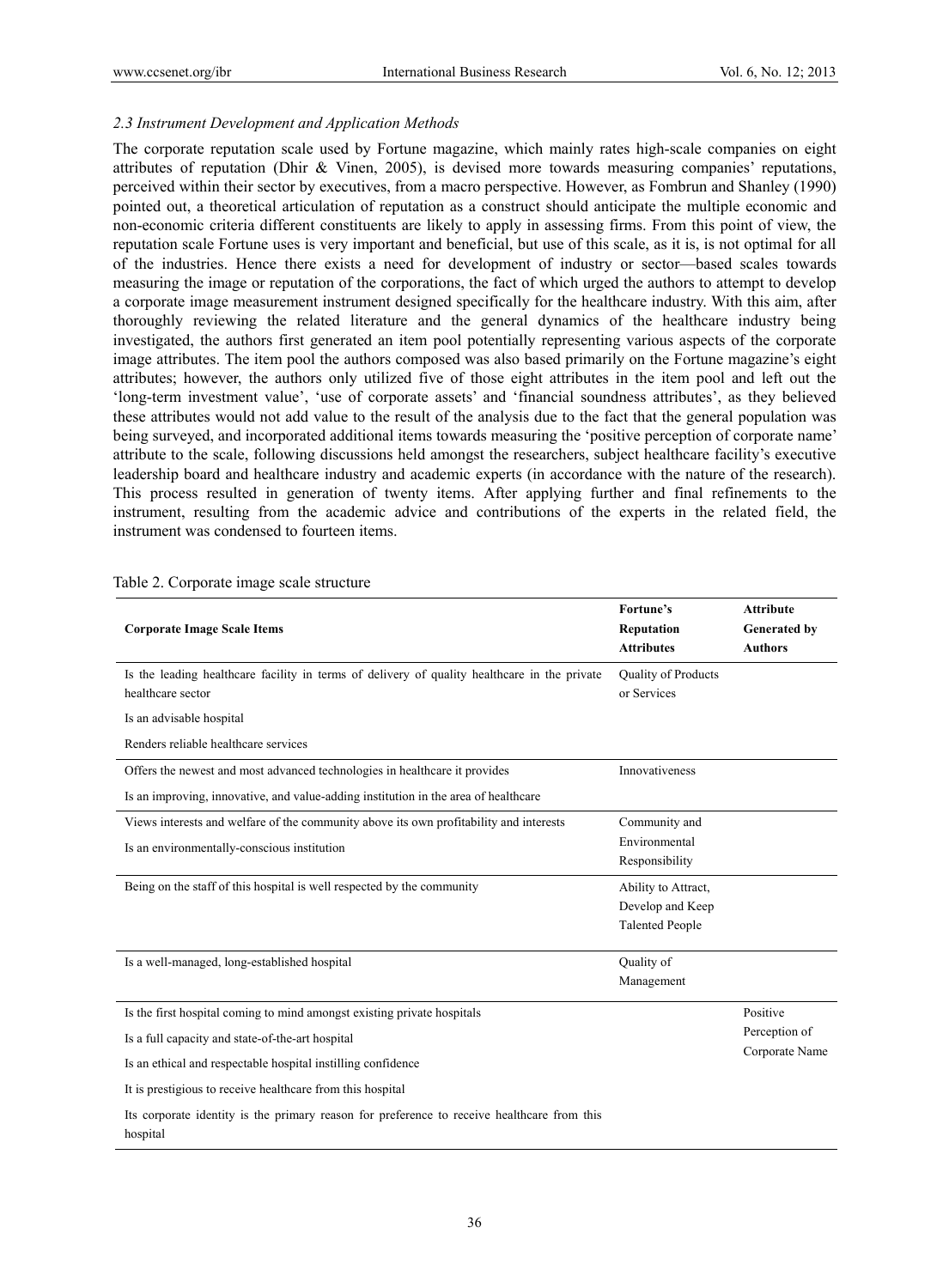Each one of the items contained in the scale contributes to the cumulative measuring of the corporate image of the healthcare facility under study. Hence, all of the items are designed to collectively measure the corporate image. Since averaging a set of ranks (attributes' respective rankings) is problematic (Bromley, 2002), an Overall Reputation Score (ORS) is calculated following a different methodology than Fortune employed. In order to reach an overall reputation score, instead of averaging the averages of the attribute rankings, the authors calculated the average of the overall scores respondents provided on 5-point Likert scales. Every single attribute listed can also be evaluated singularly affording researchers and the healthcare facility specialists the ability to perform a more extensive analysis on the performance of the corporations in each of the six attributes, all of which collectively contribute to the establishment of corporate image. This practice should not be viewed as dimensionalizing the scale; rather it should be viewed as a more in-depth analysis into the weights each of the attribute possesses in the generation of the ORS. The fourteen-item instrument was subjected to a pilot testing through administration of it to a simple random sampling of 50 respondents recruited from the list of suppliers of the healthcare facility. The reliability and validity tests conducted on the pilot study revealed that the results were far greater than the accepted levels. We conducted a factor analysis on the pilot survey data, which revealed a unidimensional factor scale. Although pilot survey study factor analysis reflected a unidimensional scale, the researchers were not totally satisfied—due to the smallness of the sample size—since it is comforting to have at least 300 cases for factor analysis (Tabachnick & Fidell, 2007)—therefore, researchers decided to conduct a comprehensive factor analysis on the main research sample to further validate the dimensionality of the scale, the details of which will be discussed in the results section.

In order to gain understanding or the characteristics of the sample surveyed, a demographics questionnaire was also developed to collect information on sex, age, profession, and education level of the respondents. Consequently, the researchers organized the survey instruments in two questionnaires; namely, a "Corporate Image Scale", which focuses on measurement of a corporate image, from a micro perspective, that is, the instrument aims to measure the corporate image of the institutions operating in the healthcare industry as they are perceived by the general public; and a "Demographics Questionnaire", which aims to gather data regarding the characteristics of the sample surveyed. The researchers developed both instruments in a span of four months.

In the results section of the research, we evaluated the scale as a whole to determine an overall corporate image value, and then subsequently assessed the healthcare facility's performance based on the attributes of the corporate image scale. In order for the respondents to indicate their agreement or disagreement with the statements on the items in the scale, we used a five-point Likert scale and assigned values ranging from (1) strongly disagree to (5) strongly agree. In order to reach an overall corporate image score, we calculated the arithmetic mean of the responses given to all of the fourteen items of the scale. We then converted this mean into a percentage through dividing the resulting value by five, as the Likert scale ranged from 1 to 5. We applied the same methodology to reach attribute-based performance level scores. All statistical analyses in our research were conducted at the 0.05 level of significance.

## *2.4 Sampling Methodology and Survey Organization*

For this study, a probability sampling utilizing cluster sampling method was used. The main reason for utilization of this method was the geographical area, in which the research was being conducted, was considerably wide and spread out, the fact of which would make it difficult for the researchers to administer this research financially and logistically. With this in mind, the researchers first divided the city in six main regional districts, within which four zones, which were logistically convenient for field teams to operate, were later randomly selected. Later, four street blocks were randomly selected out of the four zones identified. While selecting these four random street blocks, however, the objective was to make the overall sample representative and descriptive of the unequal distribution of the population across regional areas. Thus, great care was taken by the authors ensuring heterogeneity of the units within and amongst the clusters in terms of socio-economic and socio-cultural aspects of the populations while determining which zones and street blocks to focus on. Data collection and entry phase took place over a 2-month period, during which enumerators conducted self-administered surveys on the units of the clusters. The data collection team was composed of 20 members, all of whom underwent a pre-screening and a thorough training before they were assigned to their respective zones and street blocks. Each team had a data entry operator whose assignment was to ensure that data was collected and simultaneously captured into the computer. Completed questionnaires received from the field were entered into a Microsoft Excel 2007 database in an exclusive survey room. After taken into consideration the unit non-response and item non-response numbers and ratios, 710 of the 800 questionnaires returned were determined to be complete and usable resulting in a response rate of 89%.

In terms of reaching an accepted level of sample size, the small sample technique (Krejcie & Morgan, 1970) was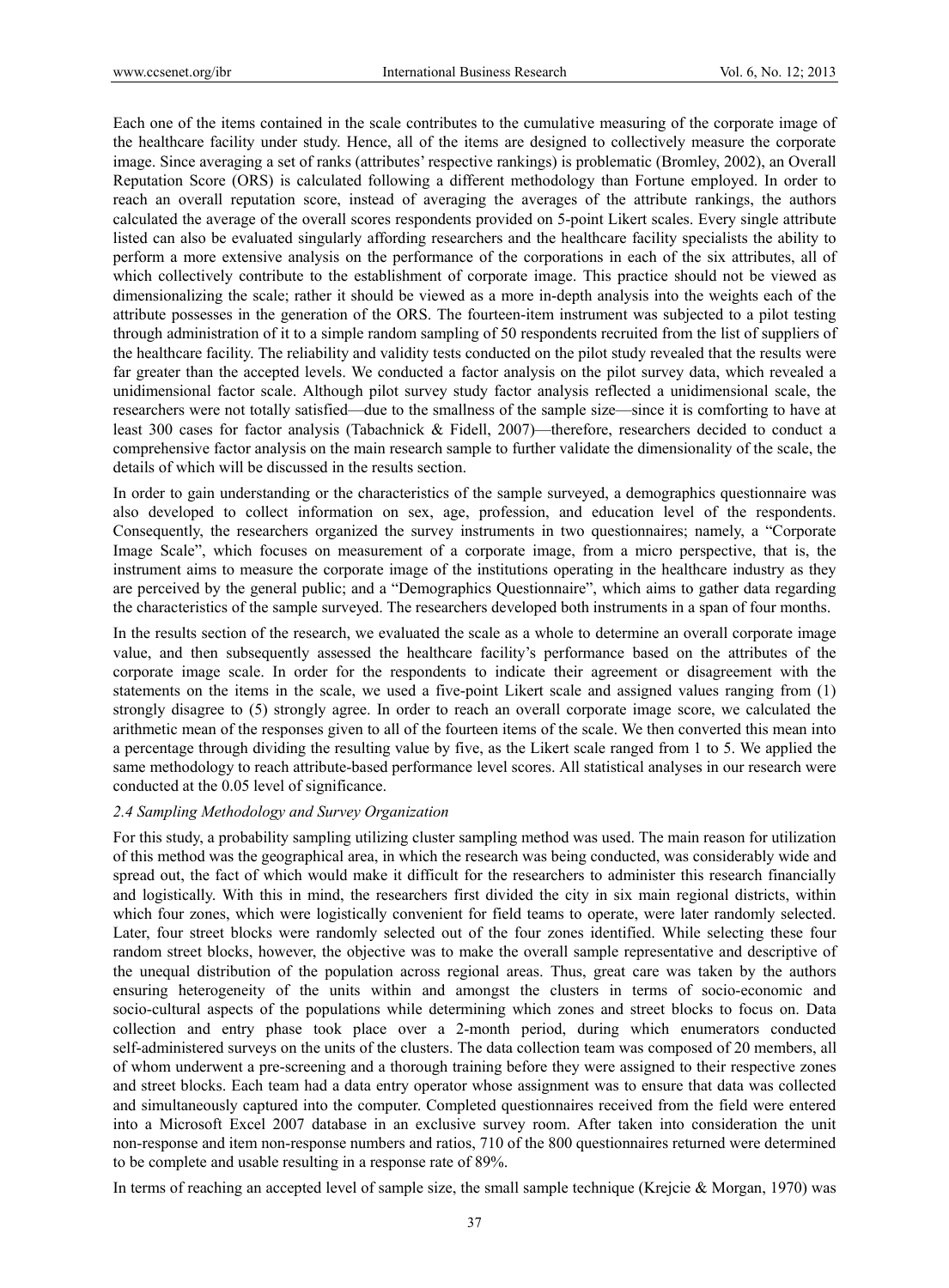adopted and 384 units were found to be the appropriate sample size for the population of 2,108,805, which is the total population of the city under study. However, since the general recommendation in terms of how large the sample should be is: the larger, the better (Pallant, 2010), the researchers' aim was to recruit at least double the size of the acceptable number of the sample size, and as a result, 710 completed surveys were collected and served as the field data for this research.

# **3. Results**

# *3.1 Demographic Characteristics of Sample*

We reached our probability sample size subjects through direct contact (face-to-face), and the respondents completed the surveys on the spot. 53% of the respondents were male and 47% of the respondents were female. 35% of the respondents were within 31–40 age range, 31% were within 21–30 age range, 22% were within 41–50 age range and the rest of the 12% were above 51 years of age. 51% of the respondents held a university degree and the rest (49%) held a high school diploma or a lower level of education. 50% of the respondents were private sector employees, 26% of them were public servants, 12% of them were entrepreneurs and the rest of the 12% were retired or in the 'other' category.

# *3.2 Psychometric Properties of the Corporate Image Scale*

In this phase of the research analysis, the authors performed data analysis assessing the psychometric properties of the corporate image instrument encompassing descriptive statistics (item mean and variance), reliability analysis (internal consistency), item analyses (corrected item—total correlations) and an exploratory factor analysis (principle component analysis (PCA)). In terms of reliability analysis, Cronbach's alpha coefficient was computed to assess (a) whether the respondents rated the subject healthcare's corporate image performance consistently, and (b) whether all item scores contributed to measuring a common construct. Item analysis was performed to identify whether the score of each item was related to the total scale score of the group of items. Factor analysis was performed to identify each item's dimensionality and the overall factor structure of all the items within the instrument.

## 3.2.1 Reliability Analysis

We tested the internal consistency of the entire scale using Cronbach's alpha statistics. Ideally, the Cronbach's alpha coefficient of a scale should be above .7 (Nunnally, 1978; DeVellis, 2003). The result of Cronbach's alpha coefficient was 0.935, which indicated high level of internal consistency, i.e., the items that make up the scale are all measuring the same underlying attribute (Pallant, 2010) of the items in the scale. The main survey study Cronbach's alpha showed an increase of 0.002 when compared to the pilot survey study alpha coefficient of 0.933, which further reinforced the construct reliability of the instrument.

## 3.2.2 Item Analysis

A descriptive statistics employed on all items in the scale revealed all items were significantly contributing to the measurement of corporate image construct, that is, each item exhibited corrected item-total correlations of 0.5 or above (the smallest value was 0.576) and squared multiple correlations of 0.37 or above (the smallest value was 0.373). Being completely parallel to the pilot study item analysis results, these findings reassured the authors of the fact that all items needed to be retained in the scale without a need for exclusion or revision. These findings essentially meant that individual item scores and all other item scores were concomitant; in other words, when the individual items scored high, the instrument's collective score should also be high.

| Item                                                                          | <b>Scale Mean</b><br>if Item<br><b>Deleted</b> | <b>Scale</b><br>Variance if<br><b>Item Deleted</b> | Corrected<br><b>Item-Total</b><br>Correlation | <b>Square</b><br><b>Multiple</b><br>Correlation | Cronbach's<br>Alpha if Item<br><b>Deleted</b> |
|-------------------------------------------------------------------------------|------------------------------------------------|----------------------------------------------------|-----------------------------------------------|-------------------------------------------------|-----------------------------------------------|
| 1. Is the first hospital coming to mind amongst<br>existing private hospitals | 49.73                                          | 70.311                                             | 0.621                                         | 0.455                                           | 0.933                                         |
| 2. Is a full capacity and state-of-the-art hospital                           | 49.49                                          | 72.843                                             | 0.688                                         | 0.569                                           | 0.930                                         |
| 3. Is an ethical and respectable hospital instilling<br>confidence            | 49.53                                          | 71.871                                             | 0.748                                         | 0.631                                           | 0.929                                         |

#### Table 3. Item-total statistics of corporate image scale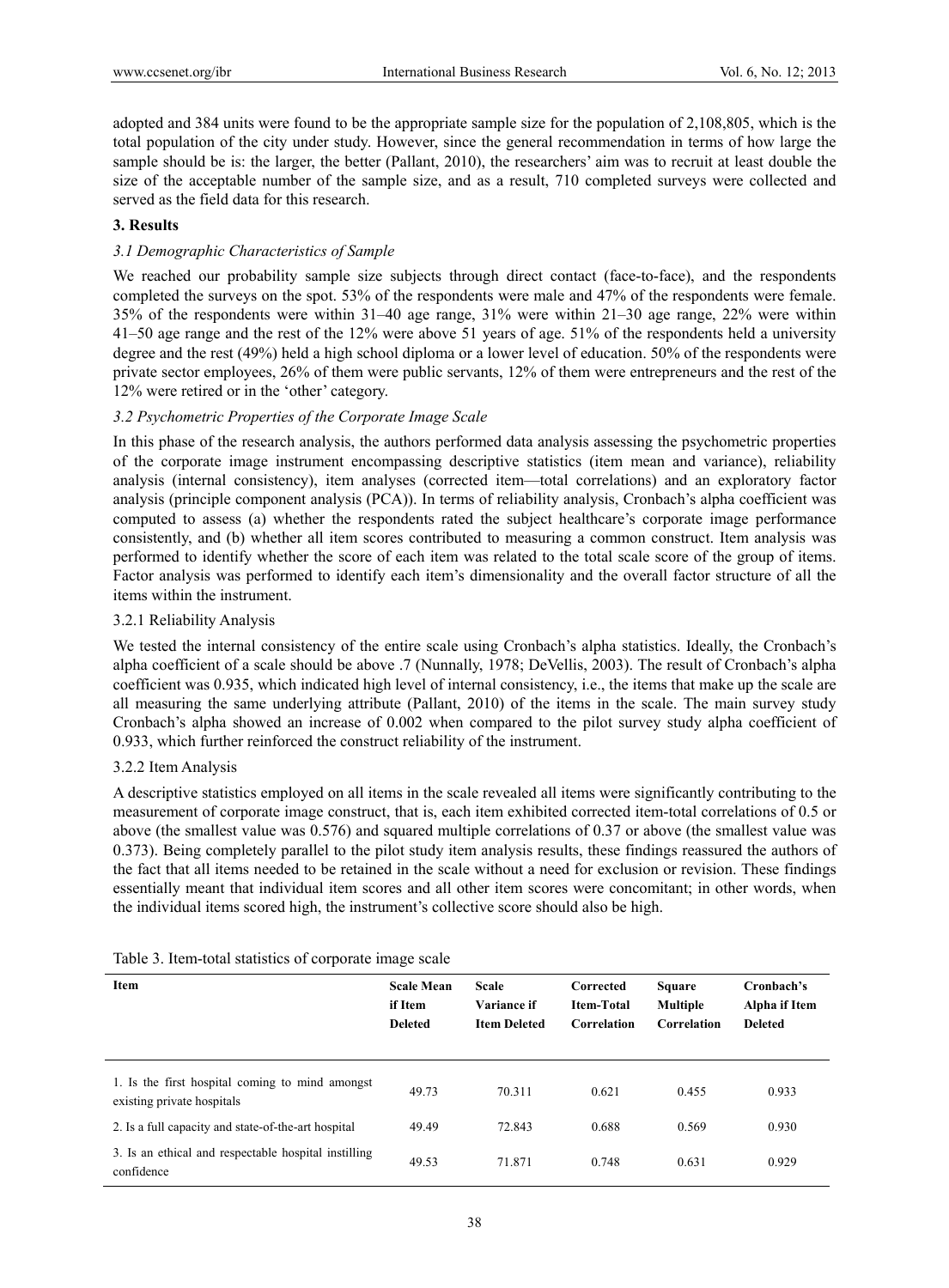| 4. It is prestigious to receive healthcare from this<br>hospital                                                        | 49.82 | 69.109 | 0.736 | 0.591 | 0.929 |
|-------------------------------------------------------------------------------------------------------------------------|-------|--------|-------|-------|-------|
| 5. Its corporate identity is the primary reason for<br>preference to receive healthcare from this hospital              | 49.90 | 69.094 | 0.723 | 0.562 | 0.929 |
| 6. Is the leading healthcare facility in terms of<br>delivery of quality healthcare in the private<br>healthcare sector | 49.82 | 69.378 | 0.766 | 0.612 | 0.928 |
| 7. Is an advisable hospital                                                                                             | 49.55 | 72.338 | 0.722 | 0.596 | 0.929 |
| 8. Renders reliable healthcare services                                                                                 | 49.62 | 71.371 | 0.745 | 0.623 | 0.929 |
| 9. Offers the newest and most advanced<br>technologies in healthcare it provides                                        | 49.70 | 71.920 | 0.720 | 0.621 | 0.929 |
| 10. Is an improving, innovative, and value-adding<br>institution in the area of healthcare                              | 49.82 | 71.642 | 0.729 | 0.631 | 0.929 |
| 11. Is a well-managed, long-established hospital                                                                        | 49.78 | 71.931 | 0.665 | 0.494 | 0.931 |
| 12. Views interests and welfare of the community<br>above its own profitability and interests                           | 50.39 | 70.644 | 0.648 | 0.485 | 0.932 |
| 13. Is an environmentally-conscious institution                                                                         | 50.09 | 72.810 | 0.626 | 0.456 | 0.932 |
| 14. Being on the staff of this hospital is well<br>respected by the community                                           | 50.16 | 71.620 | 0.576 | 0.373 | 0.934 |
| Cronbach's Alpha = $0.935$                                                                                              |       |        |       |       |       |

All of the values in 'Cronbach's alpha if item deleted' column appear to be less than the original Cronbach's alpha coefficient of 0.935, which means that deletion of any of the items will not increase the alpha coefficient; on the contrary, removal of any of the items will entail considerable loss in composite reliability of the instrument. This further reinforces the existence of intercorrelations amongst the items and that all of the items collectively and affirmatively contribute to the consistency of measuring power of the instrument.

#### 3.2.3 Exploratory Factor Analysis

In this part, an exploratory factor analysis was performed to confirm the dimensions of the concept that has been operationally defined, as well as to indicate which of the items were most appropriate for each dimension (Hair, Anderson, Tatham & Black, 1998). We assessed the construct validity by conducting a principal component analysis procedure which contained the assessment of the suitability of the data for factor analysis, factor extraction and interpretation steps as suggested by Pallant (2010). In terms of the suitability of the data, we examined the sample size and the strength of relationship among the items. The issue of what is an appropriate sample size for a factor analysis has been an ongoing debate amongst scholars. In this respect, while Nunnally (1978) recommends a 10 to 1 ratio, Tabachnick and Fidell (2007) suggest five cases for each item; but they also state the it is "comforting to have at least 300 cases for a factor analysis". Gorsuch (1983) also stated that there should be at least 5 participants per variable and that a sample size of at least 200 is preferred. Streiner (1994) sided with the 5 to 1 ratio, provided that there were 100 participants in the sample with the caveat that if sample size is less than 100, then a 10 to 1 ratio should be adopted. The fact that the instrument authors developed possesses 14 items and the sample size surveyed is 710 satisfies all of the aforementioned conditions set forth by the scholars, specifically in that (a) it is more than the 300 lower bound sample size comfort zone as suggested by Tabachnick and Fidell (2007) and (b) it is more than the sample size computed utilizing the 10 to 1 ratio as suggested by Nunnally (1978). In terms of the strength of inter-correlations amongst the items, Tabachnick and Fidell (2007) recommend evaluation of the correlations matrix for evidence of coefficients greater than 0.3. If majority of the correlations fall below this level, a factor analysis may not be appropriate. In this respect, our findings suggest that all of the items contained in our instrument surpass this threshold, which validates the strength of relationship amongst the items (see Table 3). In order to assess factorability of the data, we performed the Kaiser-Meyer-Olkin (KMO) measure of sampling adequacy (Kaiser, 1974), and Bartlett's test of sphericity (Bartlett, 1954). Bartlett's test of sphericity should be significant ( $p < .05$ ) for the factor analysis to be considered appropriate. The KMO index ranges from 0 to 1, with .6 suggested as the minimum value for a good factor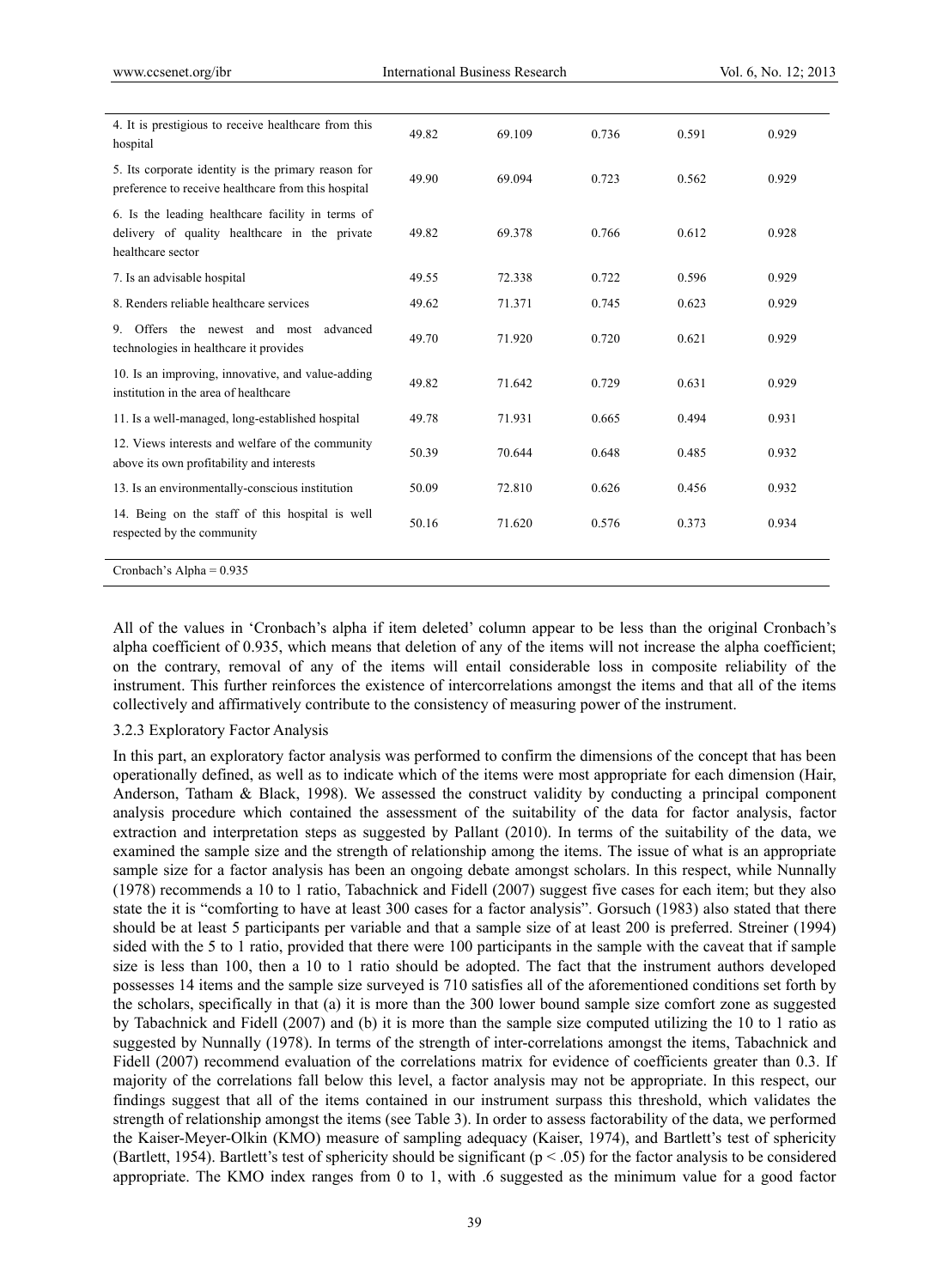analysis (Tabachnick & Fidell, 2007). Computation of both tests displayed satisfactory results. KMO value was 0.952, which is well over the accepted minimum value of 0.6 and Bartlett's value was also statistically significant ( $X^2 = 6052.88$ ,  $p = 0.00$ ), which affirmatively confirmed that a factor analysis could be conducted.

Principal component analysis revealed the presence of only one component (factor) with its eigenvalue exceeding 1; the eigenvalue break criterion reflected that our scale could be used as a one-factor structure (eigenvalue: 7.759), which explained 55.4% of the total variance. This finding is line with the Streiner's (1994) suggestion that in a factor analysis, factor(s) should explain at least 50% of the total variance. An inspection of the scree plot revealed a clear break after the first component, which further confirmed the unidimensionality of the scale.

Table 4. Factor matrix of corporate image scale

| Item                                                                                                              | <b>Factor Load</b> | h <sup>2</sup> |
|-------------------------------------------------------------------------------------------------------------------|--------------------|----------------|
| 6. Is the leading healthcare facility in terms of delivery of quality healthcare in the private healthcare sector | 0.810              | 0.656          |
| 8. Renders reliable healthcare services                                                                           | 0.796              | 0.633          |
| 3. Is an ethical and respectable hospital instilling confidence                                                   | 0.796              | 0.551          |
| 10. Is an improving, innovative, and value-adding institution in the area of healthcare                           | 0.779              | 0.606          |
| 4. It is prestigious to receive healthcare from this hospital                                                     | 0.778              | 0.605          |
| 7. Is an advisable hospital                                                                                       | 0.776              | 0.602          |
| 9. Offers the newest and most advanced technologies in healthcare it provides                                     | 0.774              | 0.599          |
| 5. Its corporate identity is the primary reason for preference to receive healthcare from this hospital           | 0.765              | 0.586          |
| 2. Is a full capacity and state-of-the-art hospital                                                               | 0.743              | 0.551          |
| 11. Is a well-managed, long-established hospital                                                                  | 0.719              | 0.517          |
| 12. Views interests and welfare of the community above its own profitability and interests                        | 0.691              | 0.477          |
| 1. Is the first hospital coming to mind amongst existing private hospitals                                        | 0.673              | 0.453          |
| 13. Is an environmentally-conscious institution                                                                   | 0.672              | 0.451          |
| 14. Being on the staff of this hospital is well respected by the community                                        | 0.624              | 0.389          |

N: 710; h²: Communality.

In exploratory analyses, factor loadings are generally considered to be meaningful when they exceed .30 or .40 (Floyd & Widaman, 1995). The factor analysis result (Table 4), in which a cut-off for statistical significance of the factor loadings of 0.1 was used and no cross-loading of items were identified, reflects that the 14 corporate image scale items are measuring one common factor. Factor loadings of each item to the common factor are substantially high, ranging from  $0.62$  to  $0.81$ . Communalities (h<sup>2</sup>) give information about how much of the variance in each item is explained and low values, e.g., less than 0.3, could indicate that the item does not fit well with the other items in its component (Pallant, 2010). Communality values ranged from 0.38 to 0.65, reflecting all items fit well with the other items in the common factor.

## *3.3 Corporate Image Scores*

In order to reach an overall corporate image score, we conducted a descriptive statistics test on the 14 attributes of the scale, and reached a mean value of  $3.8318$  (SD = 0.64748). We further interpreted this result in terms of a percentage, through dividing it by the highest number on our Likert scale (5), and concluded that it indicated a 77% positive overall corporate image score for this healthcare facility. The results were also evaluated at the attribute level of the scale.

Results of the attribute-based analysis revealed that the respondents viewed the 'quality of healthcare services provided' ( $M = 3.9831$ ,  $SD = 0.73019$ ) attribute of the scale as the most effective and the 'corporate social and environmental responsibility' ( $M = 3.4063$ ,  $SD = 0.79404$ ) attribute as the least effective attributes of this healthcare facility.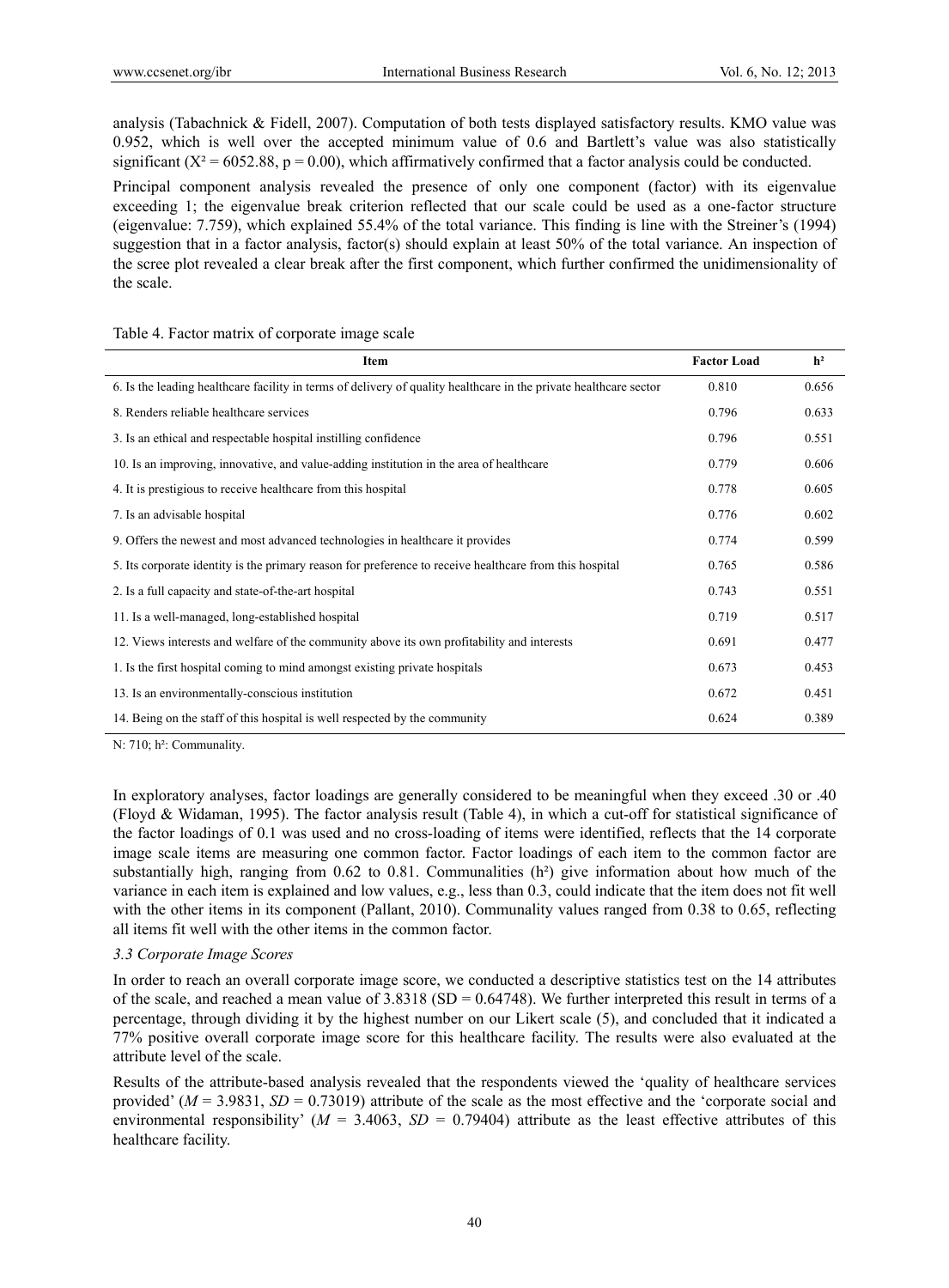| <b>Attribute</b>                                     | Mean   | <b>Std. Deviation</b> | <b>Percentage of Favorableness</b> |  |
|------------------------------------------------------|--------|-----------------------|------------------------------------|--|
| 1. Quality of the healthcare services provided       | 3.9831 | 0.73019               | 80%                                |  |
| 2. Positive perception of the corporate name         | 3.9510 | 0.73714               | 79%                                |  |
| 3. Innovative efforts of the corporation             | 3.8866 | 0.74036               | 78%                                |  |
| 4. Well-managed and long-established corporation     | 3.87   | 0.844                 | 77%                                |  |
| 5. Attractiveness of employment                      | 3.49   | 0.983                 | 70%                                |  |
| 6. Corporate social and environmental responsibility | 3.4063 | 0.79404               | 68%                                |  |

|  |  | Table 5. Descriptive statistics of corporate image scale attributes |
|--|--|---------------------------------------------------------------------|
|  |  |                                                                     |

#### *3.4 Investigation of Relationships between the Demographic and Attribute-Level Statistics*

In this part of the research, we mainly focused on whether or not any of the demographic aspect of the subjects had any effect on the formation of the mean values obtained on the attributes of the corporate image scale. For this purpose, first of all, we conducted an independent samples t-test to investigate the relationship between the gender demographic and the attributes of the scale, and the results revealed that there was no significant difference between the answers given by the males ( $M = 3.8226$ ,  $SD = 0.66239$ ) and females ( $M = 3.8423$ ,  $SD =$ 0.63092),  $t(708) = 0.405$ ,  $p = 0.686$ . We conducted a one-way ANOVA test to measure whether or not there was a relationship between the age demographic and the attributes of the scale, and the results revealed that there was no significant difference between the answers given amongst the age groups,  $F(4, 705) = 0.340$ ,  $p = 0.851$ . We also conducted a one-way ANOVA test to measure whether or not there was a relationship between the education demographic and the attributes of the scale, and the results revealed that there was no significant difference between the answers given amongst the educational groups, *F*(5, 704) = 0.467, *p* = 0.801. We further conducted a one-way ANOVA test to measure whether or not there was a relationship between the profession demographic and the attributes of the scale. The results revealed that there was no significant difference between the answers given amongst the profession groups,  $F(4, 705) = 1.949$ ,  $p = 0.101$ .

#### **4. Discussion**

In this empirical research, the authors analyzed the data collected from 710 randomly-selected subjects in order to identify and explain the perceived corporate image of a private healthcare facility located in the city of Adana, Turkey, using the corporate image scale the authors created specifically for the corporations operating in the healthcare industry. The exploratory research authors performed in this article mainly aimed to produce a robust and psychometrically sound measure of corporate image, whose construct validity and reliability were supported by the statistical analyses executed on the data collected for this research. The principal component analysis performed on the fourteen-item scale revealed a unidimensional instrument with all items loading on a single factor, and thus measuring a common construct. All items appeared to be highly correlated with the overall corporate image rating. The research also aimed to make a contribution to the lexicological aspect of corporate image by providing a definition for corporate image concept, after a thorough literature review.

Results of the study indicated that the subject healthcare facility was favorably regarded by the public in general, with an overall corporate image score percentage of 77% and further statistical analyses revealed that none of the demographic aspects of the respondents had any effect on the formation of the attribute-level mean scores. In order to understand the underlying dynamics contributing to this percentage, however, a performance-based analysis was needed. In this respect, evaluation of the score percentages of the inherent attributes of the corporate image construct revealed that the general public viewed the 'quality of healthcare services provided' attribute of this healthcare facility as being the most effective of the rest of the corporate image attributes (80%). This finding is in line with the fact that the importance of the concept of quality to firms and consumers is unequivocal (Parasuraman, Zeithaml & Berry, 1985), as it has strategic implications such as capturing a bigger market share, obtaining a bigger return on investment (Anderson & Zeithaml, 1984; Phillips, Chang & Buzzell, 1983) as well as lowering cost and improving productivity (Garvin, 1983). Second most favorable public perception surfaced in the results was the 'positive perception of the corporate name' (79%). Considering the fact that companies successful enough to establish a respected corporate or brand name will add value to their products by reducing uncertainty in the minds of their customers, retailers and distributors (Balmer & Gray, 1999), and a positively perceived corporate name essentially affords them the ability to charge premium prices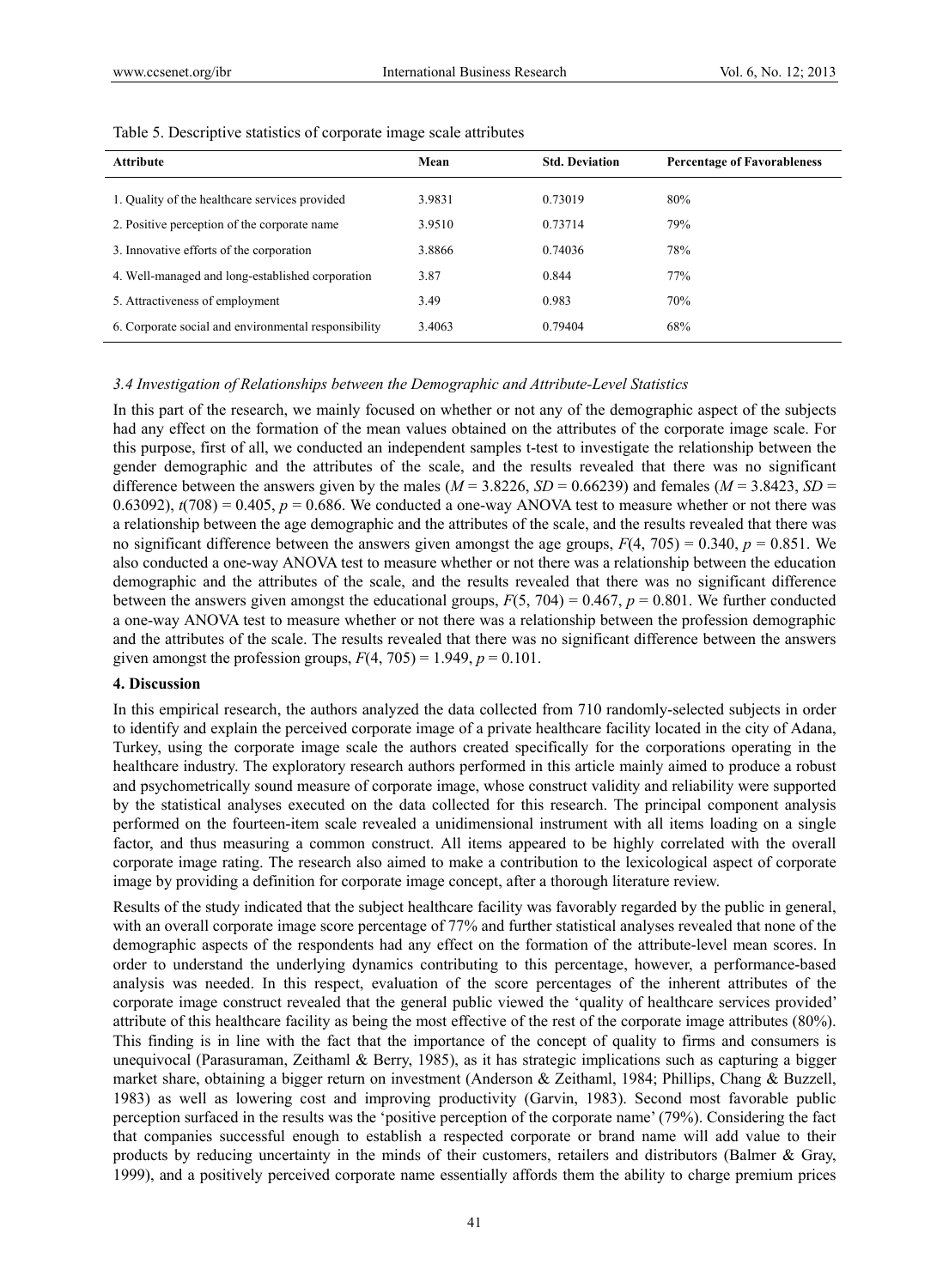(Beatty, 1989; Krishnan & Schauer, 2000), makes this finding more meaningful as possessing a favorable corporate name is instrumental in creation of a positive corporate image, specifically for corporations in healthcare industry. The third most favorable public perception revealed in the results was 'innovative efforts of the corporation' (78%), which is also notable. Healthcare is an ever-developing industry where improvements in terms of healthcare approaches and techniques occur very frequently, and thus, in this professional service intellect industry (Scott, 1998) where knowledge is exceptional and valuable (Starbuck, 1992), consumers will prefer healthcare facilities adopting most developed medical practices (aligned with the most recent technologies) to receive healthcare. Thus, contribution of this attribute to the overall corporate image is quite substantial. The fourth most favorable public perception revealed in the results was 'well-managed and long-established corporation' (77%). From the authors' perspective, well-managed and thus long-established corporations will have better prospects in creation of a favorable image, mostly because of their long-lasting existence in the market. This perspective was also reinforced by a study accomplished by Terry and Forrest (2008), in which it is clearly shown how deep-rooted and long-established corporations are advantageous in creating and upholding a corporate image and also securing their brand name in their respective market. The fifth and sixth most favorable public perception revealed in the results were 'attractiveness of employment' (70%) and 'corporate social and environmental responsibility' (68%). Although these two attributes denote meanings, which may not seem interesting or attractive to the general public unless they are directly linked to their daily lives, from the corporate management perspective, it is of great importance to pay considerable attention to these matters as well, because these attributes also play a big role in establishment of a long-standing and sustainable positive corporate image. Considering the increasing knowledge and consciousness on environmental issues throughout the world due to rapidly diminishing resources, "many consumers not only are concerned about the impact that commercial producers have on the environment, but also are willing to pay extra for environmentally benign products" (Balmer & Gray, 2000). It is thus the authors' belief that the subject healthcare facility should increase its efforts to improve its already-existing public perception specifically in terms of their social and environmental responsibilities by either more effectively reflecting its efforts regarding them on public, or re-formulating their strategies in order to be involved in these types of activities more actively and heavily. With regard to this matter, we also suggest more aggressive corporate management politics applications such as increasing publics' awareness on corporate values and career and individual development opportunities peculiar to the corporation when any type of advertisement and/or information brochures are published. Aside from all other potential benefits it brings to the institution, in an industry such as healthcare where competition is tough, consciousness of institutions about their social and environmental responsibilities and the degree to which these activities are communicated to the members of the public become utterly important in terms of attracting qualified human resources. Because in today's environment, the qualified human resources are not attracted to the corporations solely on the basis of hefty pay packages, but they are more inclined to the corporations whose corporate culture and values, or more broadly, whose corporate images are attractive, and to the corporations in which they will find a lot of themselves, because essentially "a favorable reputation provides a psychological income to the individuals" (Balmer & Gray, 2000). Though apparently very important, both 'attractiveness of employment' and 'corporate social and environmental responsibility' attributes received the lowest scores, which substantially decreased the subject healthcare facility's overall corporate image scores, hence they deserve special attention. Discussions held with the leadership of the subject healthcare facility revealed that they attributed these two attributes' low scores to some cultural causes, that is, these concepts have yet to be well understood by the public. Our stance as the researchers was that it could have been due to (1) lack of social and environmental practices involvement by the subject hospital, (2) involvement of the subject hospital in these practices were not actively and effectively conveyed to the public, and that (3) some or most of the respondents were unaware of the true meaning of these concepts. More research should be accomplished to clarify this issue and perhaps face-to-face interviews should be performed with an appropriate sample size to get an understanding for whether or not these concepts are clearly understood by the public.

Although this research satisfied all of the authors' pre-identified purposes, it has its limitations. We performed this research with our new model on a sizable sample population to measure corporate image of a healthcare facility in Turkey, but it should be repeated in other research to further validate its reliability and applicability. Further research with confirmatory factor analyses in different data sets are required to re-test the item behavior in the instrument in order to investigate its consistency. Another limitation is that we did not test the concurrent validity of our instrument with other previously established instruments.

Finally, the authors believe that it would be valuable to implement this scale on multiple healthcare facilities in larger areas where there is higher competition in the healthcare sector to evaluate those healthcare facilities' corporate image comparatively.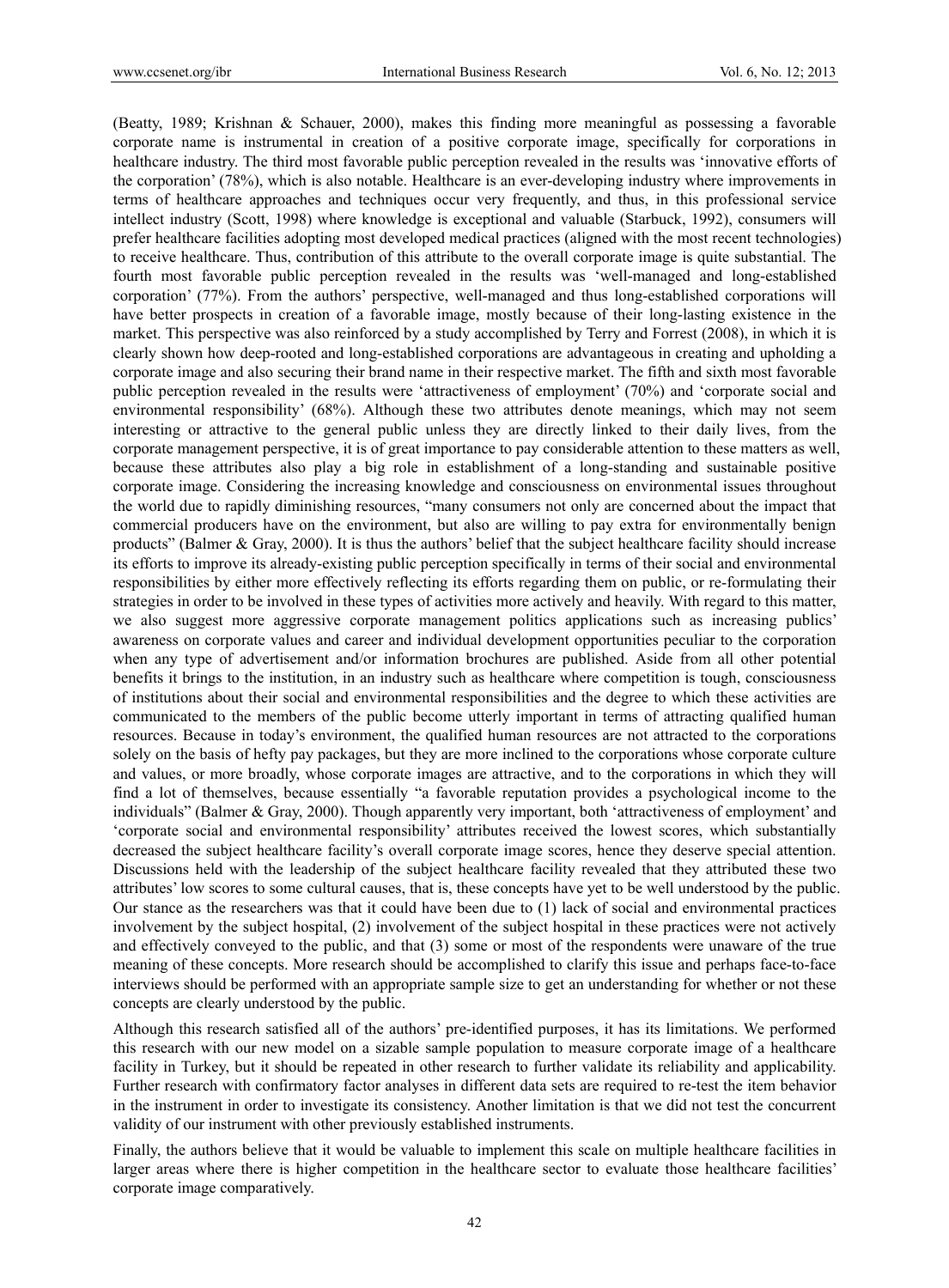#### **References**

- Alvesson, M., & Berg, P. O. (1992). *Corporate Culture and Organizational Symbolism*. NewYork: Walter de Gruyter. http://dx.doi.org/10.1515/9783110136074
- Anderson, C., & Zeithaml, C. P. (1984). Stage of the product life cycle, business strategy, and business performance. *Academy of Management Journal*, *27*, 5–24. http://dx.doi.org/10.2307/255954
- Balmer, J. M. T., & Gray, E. R. (1999). Corporate identity and corporate communications: Creating a competitive advantage. *Corporate Communications: An International Journal*, *4*(4), 171–176. http://dx.doi.org/10.1108/00197850010379811
- Balmer, J. M. T., & Gray, E. R. (2000). Corporate identity and corporate communications: creating a competitive advantage. *Industrial and Commercial Training*, *32*(7), 256–262. http://dx.doi.org/10.1108/00197850010379811
- Barnett, M. L., Jermier, J. M., & Lafferty, B. A. (2006). Corporate reputation: The definitional landscape. *Corporate Reputation Review*, *9*(1), 26–38. http://dx.doi.org/10.1057/palgrave.crr.1550012
- Barnett, M. L., & Pollock, T. G. (2012). *The oxford handbook of corporate reputation.* U.K.: The Oxford University Press.
- Bartlett, M. S. (1954). A note on the multiplying factors for various chi square approximations. *Journal of the Royal Statistical Society*, *16*(Series B), 296–298.
- Baucus, M. S. (1995). Halo-adjusted residuals—Prolonging the life of a terminally ill measure of corporate social performance. *Business & Society*, *34*, 227–235. http://dx.doi.org/10.1177/000765039503400209
- Beatty, R. P. (1989). Auditor reputation and the pricing of initial public offerings. *The Accounting Review*, *64*(4), 693–709.
- Belasen, A. T. (2008). *The theory and practice of corporate communication: A competing values perspective.* California: Sage Publications, Inc.
- Berg, P. O. (1985). Organization change as a symbolic transformation process. In P. J. Frost, L. F. Moore, M. R. Louis, C. C. Lundberg, & J. Martin (Eds.), *Organizational culture*. Beverly Hills, CA: Sage.
- Bernstein, D. (1984). *Company image and reality: A critique of corporate communication*. London: Holt, Rinehart & Winston.
- Bromley, D. B. (1993). *Reputation, image and impression management*. Chichester: John Wiley & Sons.
- Bromley, D. B. (2002). Comparing corporate reputations: League tables, quotients, benchmarks or case studies? *Corporate Reputation Review*, *5*(1), 35–50. http://dx.doi.org/10.1057/palgrave.crr.1540163
- Burke, R. J., Martin, G., & Cooper, C. L. (2011). *Corporate reputation: Managing opportunities and threats.* England: Gower Publishing Limited.
- Caruana, A., & Chircop, S. (2000). Measuring corporate reputation: A case example. *Corporate Reputation Review, 3*(1), 43–57. http://dx.doi.org/10.1057/palgrave.crr.1540098
- Chun, R. (2005). Corporate Reputation: Meaning and measurement. *International Journal of Management Reviews*, *7*(2), 91–109. http://dx.doi.org/10.1111/j.1468-2370.2005.00109.x
- Churchill, G. A. Jr. (1979). A paradigm for developing better measures of marketing constructs. *Journal of Marketing Research*, *16*(February), 64–73. http://dx.doi.org/10.2307/3150876
- DeVellis, R. F. (2003). *Scale development: Theory and applications* (2nd ed). Thousand Oaks, California: Sage.
- Dhir, K. S., & Vinen, D. (2005). Managing corporate respectability: Concept, issues, and policy formulation. *Corporate Communications: An International Journal*, *10*(1), 5–23. http://dx.doi.org/10.1108/13563280510578178
- Dutton, J. E., & Dukerich, J. M. (1991). Keeping an eye on the mirror: Image and identity in organizational adaptation. *Academy of Management Journal*, *34*(3), 517–554. http://dx.doi.org/10.2307/256405
- Dutton, J. E., Dukerich, J. M., & Harquail, C. V. (1994). Organizational images and member identification. *Administrative Sciences Quarterly, 39*(2), 239–263. http://dx.doi.org/10.2307/2393235
- Floyd, F. J., & Widaman, K. F. (1995). Factor analysis in the development and refinement of clinical assessment instruments. *Psychological Assessment*, *7*(3), 286–299. http://dx.doi.org/10.1037/1040-3590.7.3.286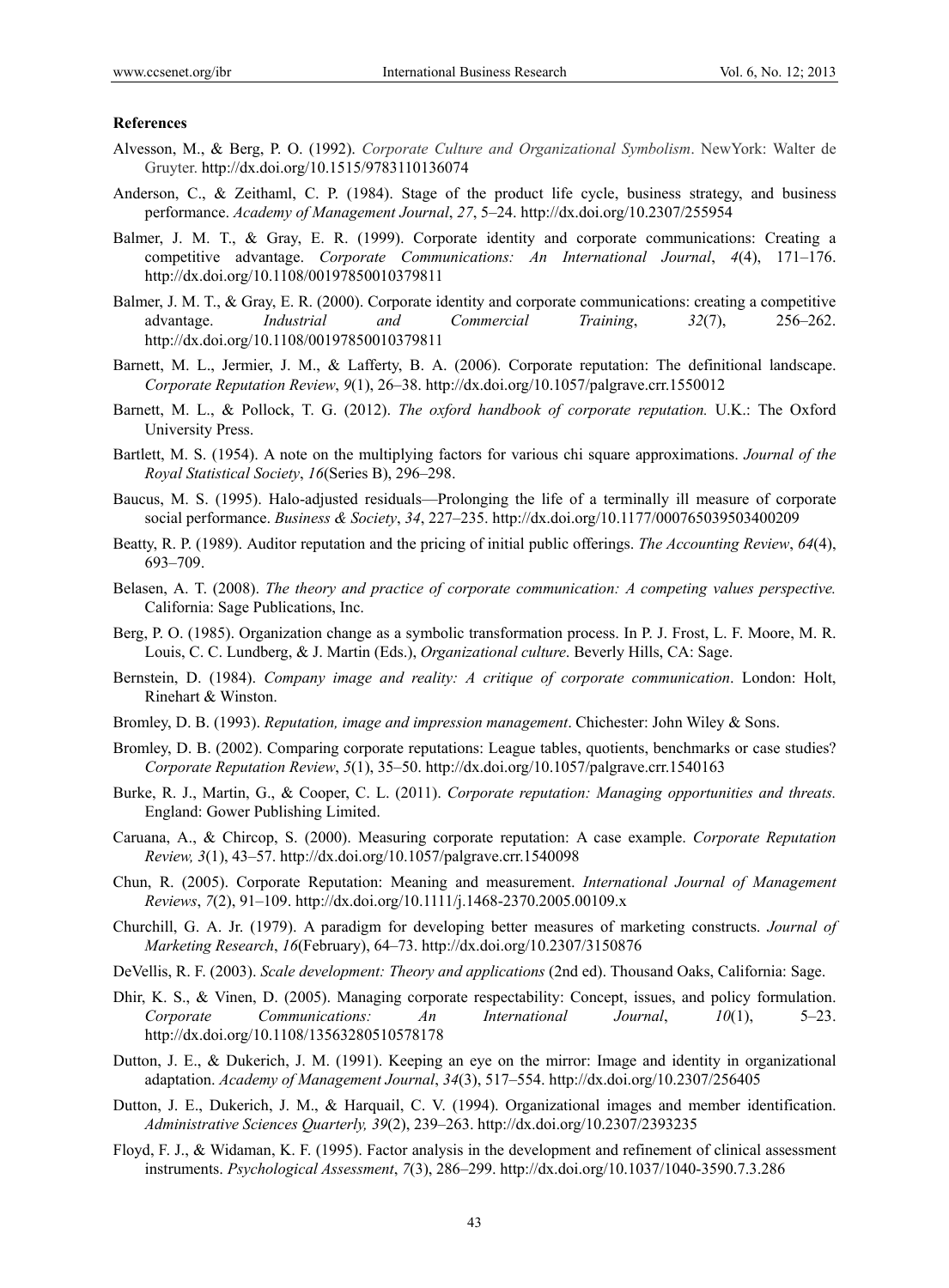- Fombrun, C. J. (1996). *Reputation: Realizing value from corporate image.* Boston, MA: Harvard Business School Press.
- Fombrun, C., & Shanley, M. (1990). What's in a name? Reputation building and corporate strategy. *Academy of Management Journal, 33*(2), 233–258. http://dx.doi.org/10.2307/256324
- Fombrun, C. J., & van Riel, C. B. M. (1997). The reputational landscape. *Corporate Reputation Review*, *1*(1/2), 6–13. http://dx.doi.org/10.1057/palgrave.crr.1540008
- Fryxell, G. E., & Wang, J. (1994). The Fortune corporate 'Reputation' index: Reputation for what? *Journal of Management*, *20*, 1–14. http://dx.doi.org/10.1177/014920639402000101
- Garvin, D. A. (1983). Quality on the line. *Harvard Business Review*, *61*, 65–73.
- Gorsuch, R. L. (1983). *Factor analysis* (2nd ed.). New Jersey: Erlbaum.
- Gotsi, M., & Wilson, A. M. (2001). Corporate reputation: Seeking a definition. *Corporate Communications: An International Journal*, *6*(1), 24–30. http://dx.doi.org/10.1108/13563280110381189
- Gray, E. R., & Balmer, J. M. T. (1998). Managing corporate image and reputation. *Long Range Planning*, *31*(5), 695–702. http://dx.doi.org/10.1016/S0024-6301(98)00074-0
- Greenwood, R., Li, S. X., Prakash, R., & Deephouse, D. L. (2005). Reputation, diversification, and organizational explanations of performance in professional service firms. *Organization Science*, *16*(6), 661–673. http://dx.doi.org/10.1287/orsc.1050.0159
- Hair, J. F., Anderson, R. E., Tatham, R. L., & Black, W. C. (1998). *Multivariate data analysis* (5th ed.). New Jersey: Prentice Hall.
- Hatch, M. J., & Schultz, M. (1997). Relations between organizational culture, identity and image. *European Journal of Marketing*, *31*(5/5), 356–365. http://dx.doi.org/10.1108/eb060636
- Kaiser, H. (1974). An index of factorial simplicity. *Psychometrika*, *39*, 31–36. http://dx.doi.org/10.1007/BF02291575
- Krejcie, R. V., & Morgan, D. W. (1970). Determining sample size for research activities. *Educational and Psychological Measurement*, *30*, 607–610. http://dx.doi.org/10.1177/001316447003000308
- Krishnan, J., & Schauer, P. C. (2000). The differentiation of quality among auditors: Evidence from the not-for-profit sector. *Auditing*, *19*(2), 9–25. http://dx.doi.org/10.2308/aud.2000.19.2.9
- Lowendahl, B. (2000). *Strategic Management of Professional Firms* (2nd ed.). Copenhag, Denmark: Handelshojskolens Forlag.
- Maister, D. H. (1993). *Managing the professional service firm*. New York: The Free Press.
- Melewar, T. C. (2003). Determinants of the corporate identity construct. *Journal of Marketing Communications*, *9*, 195–220. http://dx.doi.org/10.1080/1352726032000119161
- Nunnally, J. O. (1978). *Psychometric theory.* New York: McGraw-Hill.
- Pallant, J. (2010). *SPSS survival manual: A step by step guide to data analysis using the SPSS program* (4th ed.). New York: Open University Press.
- Parasuraman, A., Zeithaml, V. A., & Berry, L. L. (1985). A conceptual model of service quality and its implications for future research. *Journal of Marketing*, *49*, 41–50. http://dx.doi.org/10.2307/1251430
- Peter, J. P. (1981). Costruct validity: A review of basic issues and marketing practices. *Journal of Marketing Research*, *18*(May), 133–145. http://dx.doi.org/10.2307/3150948
- Phillips, L. W., Chang, D. R., & Buzzell, R. D. (1983). Product quality, cost position and business performance: A test of some key hypotheses. *Journal of Marketing*, *47*, 26 –43. http://dx.doi.org/10.2307/1251491
- Rindell, A., Edvardsson, B., & Strandvik, T. (2010). Mapping the roots of the consumer's image-in-use of companies. *Journal of Product & Brand Management*, *19*(6), 423–431. http://dx.doi.org/10.1108/10610421011085730
- Scott, M. C. (1998). *The intellect industry: Profiting and learning from professional service firms.* New York: John Wiley & Sons.
- Sodeman, W. A. (1995). Advantages and disadvantages of using the Brown and Perry database. *Business & Society*, *34*, 216–221. http://dx.doi.org/101177/000765039503400207